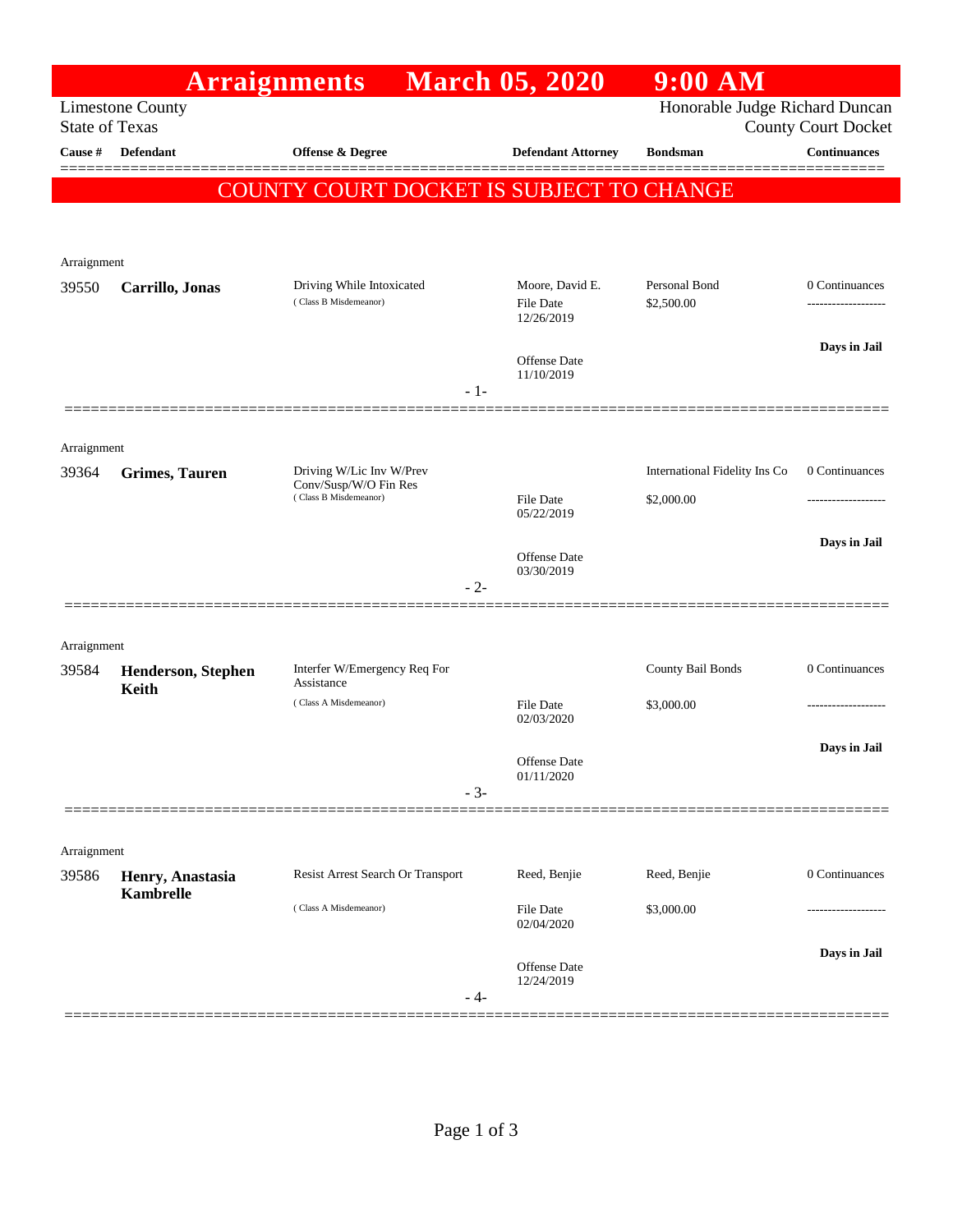|                                                  |                                | <b>Arraignments</b>                                    | <b>March 05, 2020</b>                                        | $9:00$ AM                       |                     |
|--------------------------------------------------|--------------------------------|--------------------------------------------------------|--------------------------------------------------------------|---------------------------------|---------------------|
| <b>Limestone County</b><br><b>State of Texas</b> |                                |                                                        | Honorable Judge Richard Duncan<br><b>County Court Docket</b> |                                 |                     |
| Cause #                                          | Defendant                      | Offense & Degree                                       | <b>Defendant Attorney</b>                                    | <b>Bondsman</b>                 | <b>Continuances</b> |
|                                                  |                                | COUNTY COURT DOCKET IS SUBJECT TO CHANGE               |                                                              |                                 |                     |
|                                                  |                                |                                                        |                                                              |                                 |                     |
| Arraignment                                      |                                |                                                        |                                                              |                                 |                     |
| 39588                                            | Lilley, Tony Keith             | Driving While Intoxicated 2nd<br>(Class A Misdemeanor) | <b>File Date</b>                                             | County Bail Bonds<br>\$2,000.00 | 0 Continuances      |
|                                                  |                                |                                                        | 02/06/2020                                                   |                                 |                     |
|                                                  |                                |                                                        | Offense Date                                                 |                                 | Days in Jail        |
|                                                  |                                | $-5-$                                                  | 10/14/2019                                                   |                                 |                     |
|                                                  |                                |                                                        |                                                              |                                 |                     |
| Arraignment                                      |                                |                                                        |                                                              |                                 |                     |
| 39582                                            | Perez Soto, Edgar<br>Francisco | Assault Cause Bodily Inj.                              |                                                              | County Bail Bonds               | 0 Continuances      |
|                                                  |                                | (Class A Misdemeanor)                                  | <b>File Date</b><br>01/28/2020                               | \$3,000.00                      |                     |
|                                                  |                                |                                                        | Offense Date                                                 |                                 | Days in Jail        |
|                                                  |                                | $-8-$                                                  | 11/29/2019                                                   |                                 |                     |
|                                                  |                                |                                                        |                                                              |                                 |                     |
| Arraignment                                      |                                |                                                        |                                                              |                                 |                     |
| 39583                                            | Perez Soto, Edgar<br>Francisco | Criminal Mischief >=\$100<\$750                        |                                                              | County Bail Bonds               | 0 Continuances      |
|                                                  |                                | (Class B Misdemeanor)                                  | File Date<br>01/28/2020                                      | \$1,000.00                      |                     |
|                                                  |                                |                                                        | Offense Date                                                 |                                 | Days in Jail        |
|                                                  |                                | $-9-$                                                  | 11/29/2019                                                   |                                 |                     |
|                                                  |                                |                                                        |                                                              |                                 |                     |
| Arraignment                                      |                                |                                                        |                                                              |                                 |                     |
| 39580                                            | Perez, Sebastian, Jr.          | Assault Cause Bodily Inj.<br>(Class A Misdemeanor)     | File Date                                                    | County Bail Bonds<br>\$3,000.00 | 0 Continuances      |
|                                                  |                                |                                                        | 01/28/2020                                                   |                                 | Days in Jail        |
|                                                  |                                | $-6-$                                                  | Offense Date<br>11/29/2019                                   |                                 |                     |
|                                                  |                                |                                                        |                                                              |                                 |                     |